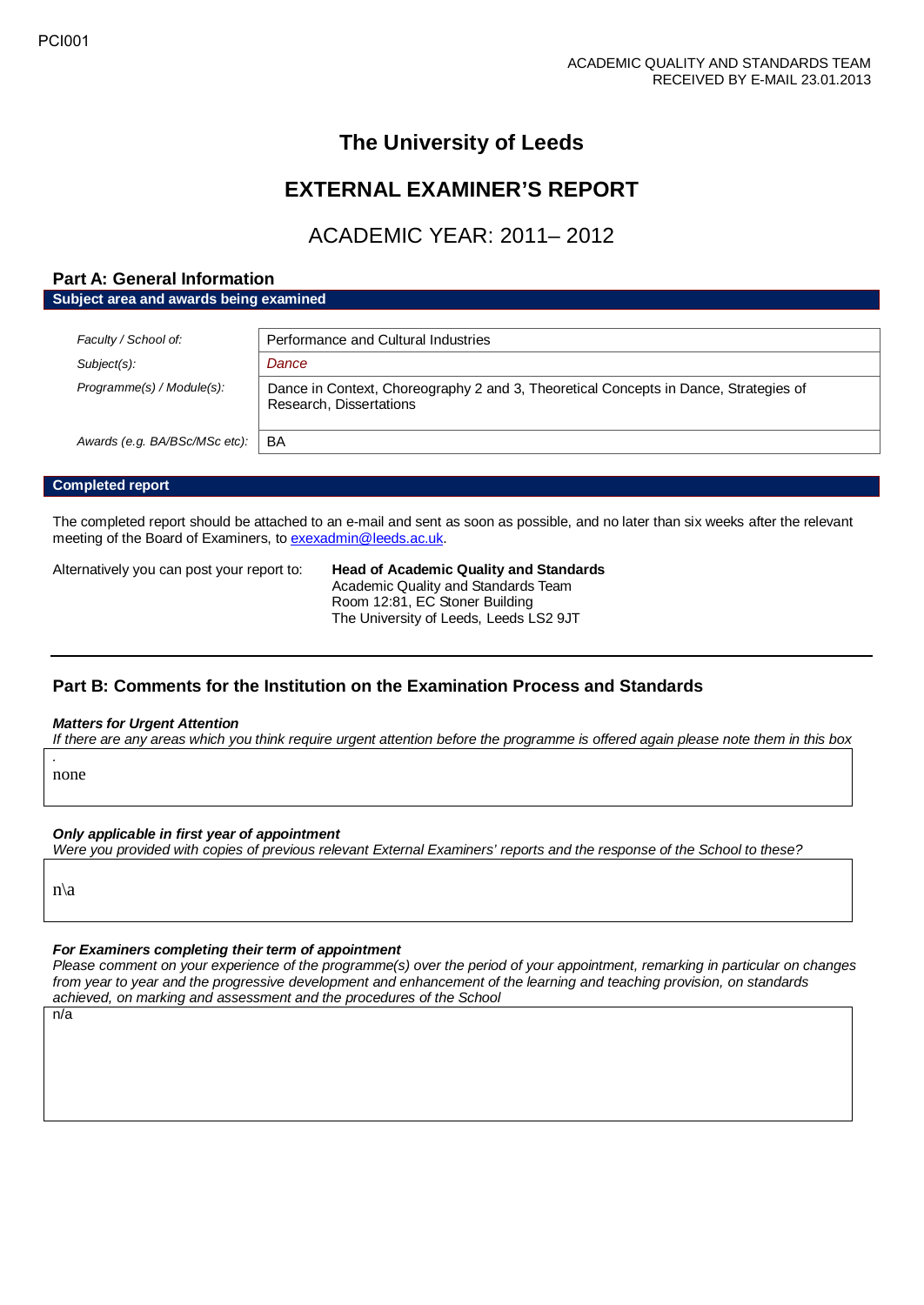- **1. Please indicate the extent to which the programme Aims and Intended Learning Outcomes (ILOs) were commensurate with the level of the award**
	- *The appropriateness of the Intended Learning Outcomes for the programme(s)/modules and of the structure and content of the programme(s);*

• *The extent to which standards are appropriate for the award or award element under consideration.* The intended learning outcomes of the programme are appropriate for the award and the structure of the programme enables students to progress incrementally and with confidence.

### **2. Did the Aims and ILOs meet the expectations of the national subject benchmark (where relevant)?**

• *The comparability of the programme(s) with similar programme(s) at other institutions and against national benchmarks and the Framework for Higher Education Qualifications.*

The content, aims, learning outcomes and modes of assessment are comparable to similar dance programmes in the country. A particular strength of the programme at Leeds is the development of the student's research skills in applied and theoretical contexts.

## **3. Please comment on the assessment methods and the appropriateness of these to the ILOs**

- *The design and structure of the assessment methods, and the arrangements for the marking of modules and the classification of awards;*
- *The quality of teaching, learning and assessment methods that may be indicated by student performance.*

At Level 2, the assessments were appropriately designed across the programme giving students opportunity to demonstrate their knowledge, skills and understanding in relation to the intended learning outcomes. In Choreography 2, students demonstrated good awareness of contemporary approaches to making and were able to develop structurally sound and pleasing compositions. Excellent feedback was offered from the academic staff and there was evidence of a rigorous dialogue between the markers across the modules that I examined. The offer of advice on what could be improved in the work in feedback is a very good practice. Dance in Context offers a thorough preparation in the development of applied practice. There was evidence of a useful curricular link between Dance and Context and Theoretical Concepts in Dance with students cross-referencing their work, which is encouraging to see. I wonder if there might be some more discussion on curriculum development across these two units. The theories of creativity offered to students in Theoretical Concepts were very good and in the application of theories and ideas, many students chose to focus upon education and applied practice, when other possible choices might have been to discuss processes in Choreography and Performance. Across the two units of Dance in Context and Theoretical Approaches, I wonder if there might be some more discussion on how the practices and theoretical ideas relate, both to enable the development of depth and breadth. The assessment design in Strategies of Research is excellent and offers students a thorough preparation for undergraduate research and for the dissertation.

At Level 3, I looked at Dissertations and Choreography 3. The choices of topics for the dissertation were impressive, with some very mature and sophisticated projects from the stronger performing students. Across the cohort, students generally evidenced a comprehensive, rigorous and organised approach to the development and completion of the dissertation project. Feedback from academic staff was very detailed and thorough. A good dialogue between first and second markers was evidenced on the marking forms and email exchanges. The marking form is very well designed, with marks indicated for different areas of the work. There was a small inconsistency in the use of the form by staff – a grade of 84 was awarded 3 x A+ and 1 x A, while a grade of 83 was awarded 4 x A+. The numerical marks awarded were appropriate. The work produced for Choreography 3 was of a very good standard and comparable to other institutions. The marking range was appropriate for this cohort, whose work was in the mid 2.2 to high 2.1 range. Feedback was clearly related to the grade and made use of very well written choreography specific assessment criteria. The evaluative discussions produced by students evidenced an appropriate engagement with the literature and practices from the field.

## **4. Were students given adequate opportunity to demonstrate their achievement of the Aims and ILOs?**

- *The academic standards demonstrated by the students and, where possible, their performance in relation to students on comparable courses;*
- *The strengths and weaknesses of the students as a cohort.*

At Level 2, the students demonstrated a good grasp of contemporary dance practices and an improving ability to contextualise and discuss their work in more coherent ways across the programme. This particular level 2 cohort also demonstrate promise in choreography and creative work. At Level 3, the strongest work that I saw was produced in the dissertation projects. In the dissertations, students demonstrate an informed engagement with current research literatures and practices. The stronger students are able to interrogate contemporary academic debates with authority, detail and confidence, and, in some cases, offer sophisticated analysis and original insights. Overall, the programme offers students adequate opportunities to demonstrate their achievement of the Aims and Intended Learning Outcomes.

#### **5. For Examiners responsible for programmes that include clinical practice components, please comment on the learning and assessment of practice components of the curriculum**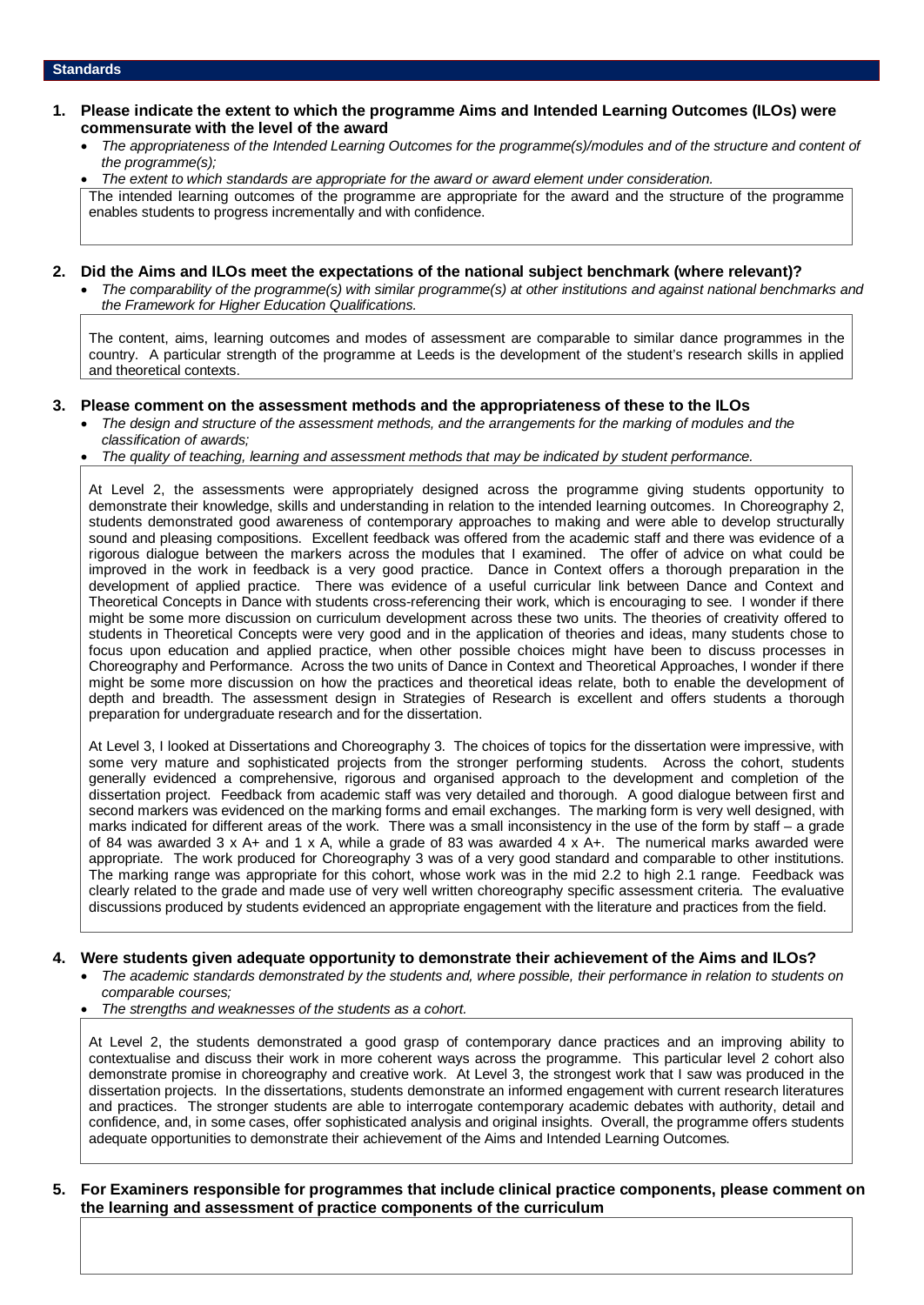## **6. Please comment on the nature and effectiveness of enhancements to the programme(s) and modules since the previous year**

*It would be particularly helpful if you could also identify areas of good practice which are worthy of wider dissemination.* 

At Level 2, the work produced in Choreography 2 demonstrated an improved approach to composition and performance from previous years. The Dance in Context module also seemed to be more focused with a very well designed assignment brief.

The new version of the dissertation unit seems to be encouraging the development of stronger work.

#### **7. Please comment on the influence of research on the curriculum and learning and teaching**

*This may include examples of curriculum design informed by current research in the subject; practice informed by research; students undertaking research.* 

Both the Strategies of Research and the Dissertation modules offer students a sustained and in depth undergraduate research experience. The students have the opportunity to develop as skilled researchers and strong performing students in this area of the curriculum are well prepared for post-graduate study and research.

The work in applied practice draws upon current research from the field and offers students opportunity to develop research informed professional practice for specific client groups and community settings.

#### **For Examiners involved in mentoring arrangements**

#### **8. If you have acted as a mentor to a new External Examiner or have received mentor support please comment here on the arrangements**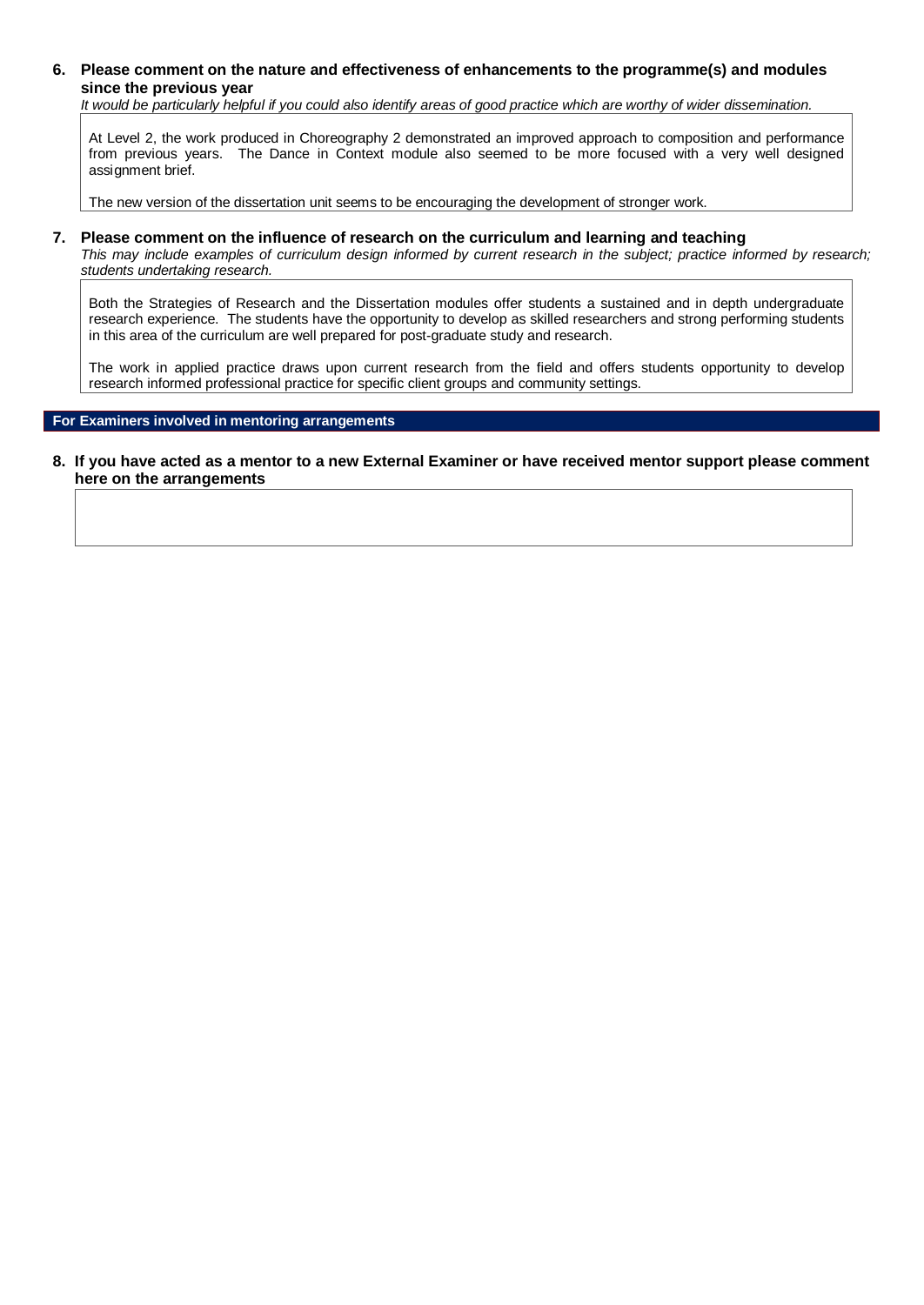### **9. The University and its Schools provide guidance for External Examiners as to their roles, powers and responsibilities. Please indicate whether this material was sufficient for you to act effectively as an External Examiner.**

• *Whether External Examiners have sufficient access to the material needed to make the required judgements and whether they are encouraged to request additional information.*

Yes, the guidance and materials have been helpful.

- **10. Did you receive appropriate documentation relating to the programmes and/or parts of programmes for which you have responsibility, e.g. programme specifications or module handbooks, marking criteria?**
	- *The coherence of the policies and procedures relating to External Examiners and whether they match the explicit roles they are asked to perform.*

Yes

**11. Were you provided with all draft examination papers/assessments? Was the nature and level of the questions appropriate? If not, were suitable arrangements made to consider your comments?**

I was provided with broad assignment briefs prior to receiving the student work.

**12. Was sufficient assessed / examined work made available to enable you to have confidence in your evaluation of the standard of student work? Were the scripts clearly marked/annotated?** 

Yes. Comments were detailed and thorough. Feedback was clearly related to the assessment criteria. Conversations between markers were well documented, which gave me confidence in the ways in which the markers arrived at the marks.

**13. Was the choice of subjects for dissertations appropriate? Was the method and standard of assessment appropriate?**

The choice of subjects for dissertations was impressive. Assessment methods were transparent and rigorous. There were a number of very strong dissertations and I would encourage the use of the full range of marks at the top end of the scale.

**14. Were the administrative arrangements satisfactory for the whole process, including the operation of the Board of Examiners? Were you able to attend the meeting? Were you satisfied with the recommendations of the Board?**

Yes.

**15. Were appropriate procedures in place to give due consideration to mitigating circumstances and medical evidence?**

Yes.

## **Other comments**

**Please use this box if you wish to make any further comments not covered elsewhere on the form**